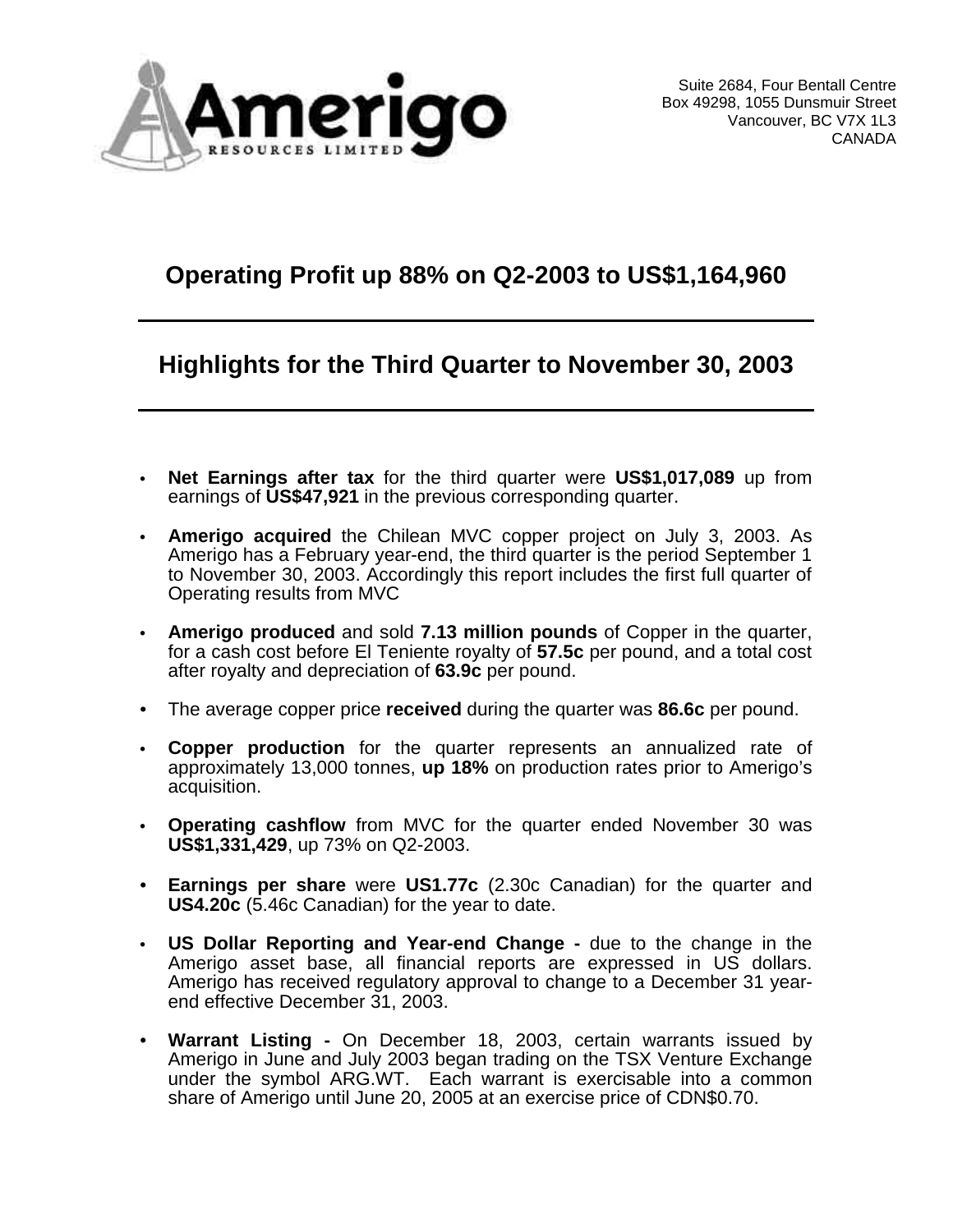- **• Production expansion plans** remain on track with the installation and commissioning of the additional classification and flotation equipment in the first quarter of 2004 and a budgeted production rate for 2004 of 16,000 tonnes of refined copper.
- **• Further production increases –** Planning is well underway for Stage 2 of the expansion which will increase copper production further in 2005 to an annual level of approximately 20,000 tonnes. Preliminary indications are that this stage will also require less investment than originally budgeted. Both stages of expansion position Amerigo well to take advantage of current higher prices due to strong demand from China and improving economies in other parts of Asia, the US, and Europe.

This Stage 2 production increase will be generated from the higher rate of extraction from the Colihues tailings project from the present 2000 tonnes of plant feed per day trial operation to a fully commercial rate of 10,000 tonnes per day. Further studies are planned for 2004 to examine the potential to increase production from Colihues beyond this rate.

- **• New business –** Amerigo is in discussions with several parties regarding acquisition opportunities in both sulphide and oxide copper projects within Chile. Chile is the world's largest copper producer, and for several years this region has been short of capital to develop projects which typically are not large enough to capture the attention of the world's major copper producers. Amerigo believes it can participate in such opportunities provided they offer similar potential for rates of return to the Company's MVC acquisition.
- **• Disposition of Canadian Exploration Properties –** Amerigo has entered into an agreement to sell its Canadian exploration properties to Nikos Explorations Ltd. (NIK-TSX-V) for 5,000,000 shares of Nikos, and the requirement to issue an additional 5,000,000 shares to Amerigo if Nikos holds any interest in the properties after June 2005. The transaction is subject to stock exchange approval. The sale will enable Amerigo to focus on its Chilean copper production at Minera Valle Central, while maintaining an interest in the upside in the Coppercorp, Island Copper and Bellevue properties.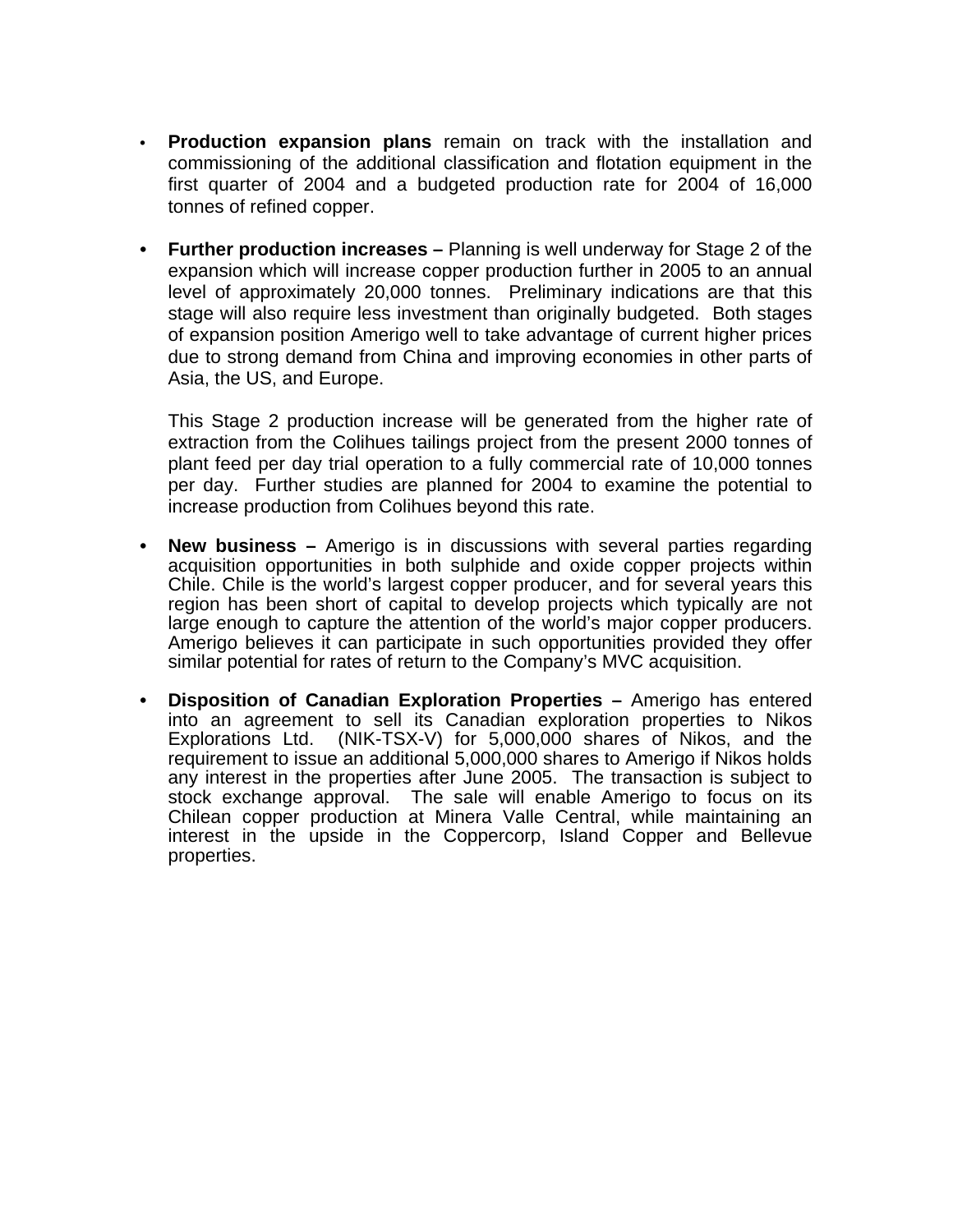#### **QUARTERLY AND YEAR END REPORT**

#### BC FORM 51-901F **SCHEDULE A**

| <b>ISSUER DETAILS</b><br><b>NAME OF ISSUER</b>                    |                 | FOR THE QUARTER ENDED   |                       | <b>DATE OF REPORT</b><br>YY/MM/DD |
|-------------------------------------------------------------------|-----------------|-------------------------|-----------------------|-----------------------------------|
| Amerigo Resources Ltd.                                            |                 | November 30, 2003       |                       | 04/01/05                          |
| <b>ISSUER ADDRESS</b>                                             |                 |                         |                       |                                   |
| Ste. 2684, Four Bentall Centre, 1055 Dunsmuir St., P.O. Box 49298 |                 |                         |                       |                                   |
| <b>CITY</b>                                                       | <b>PROVINCE</b> | POSTAL CODE             | <b>ISSUER FAX NO.</b> | <b>ISSUER TELEPHONE NO.</b>       |
| Vancouver                                                         | B.C.            | V7X 1L3                 | (604) 682-2802        | (604) 681-2802                    |
| <b>CONTACT NAME</b>                                               |                 | <b>CONTACT POSITION</b> |                       | CONTACT TELEPHONE NO.             |
| Jeffrey Giesbrecht                                                |                 | Secretary               |                       | (604) 697-6201                    |
| <b>CONTACT EMAIL ADDRESS</b>                                      |                 | <b>WEB SITE ADDRESS</b> |                       |                                   |
| info@amerigoresources.com<br>www.amerigoresources.com             |                 |                         |                       |                                   |

#### *CERTIFICATE*

*The three schedules required to complete this Report are attached and the disclosure contained therein has been approved by the Board of Directors. A copy of this Report will be provided to any shareholder who requests it.*

| DIRECTOR'S SIGNATURE | PRINT FULL NAME | DATE SIGNED<br>YY/MM/DD |
|----------------------|-----------------|-------------------------|
| "Steven Dean"        | Steven G. Dean  | 04/01/05                |
| DIRECTOR'S SIGNATURE | PRINT FULL NAME | DATE SIGNED<br>YY/MM/DD |
| "lan E. Gallie"      | lan E. Gallie   | 04/01/05                |
|                      |                 |                         |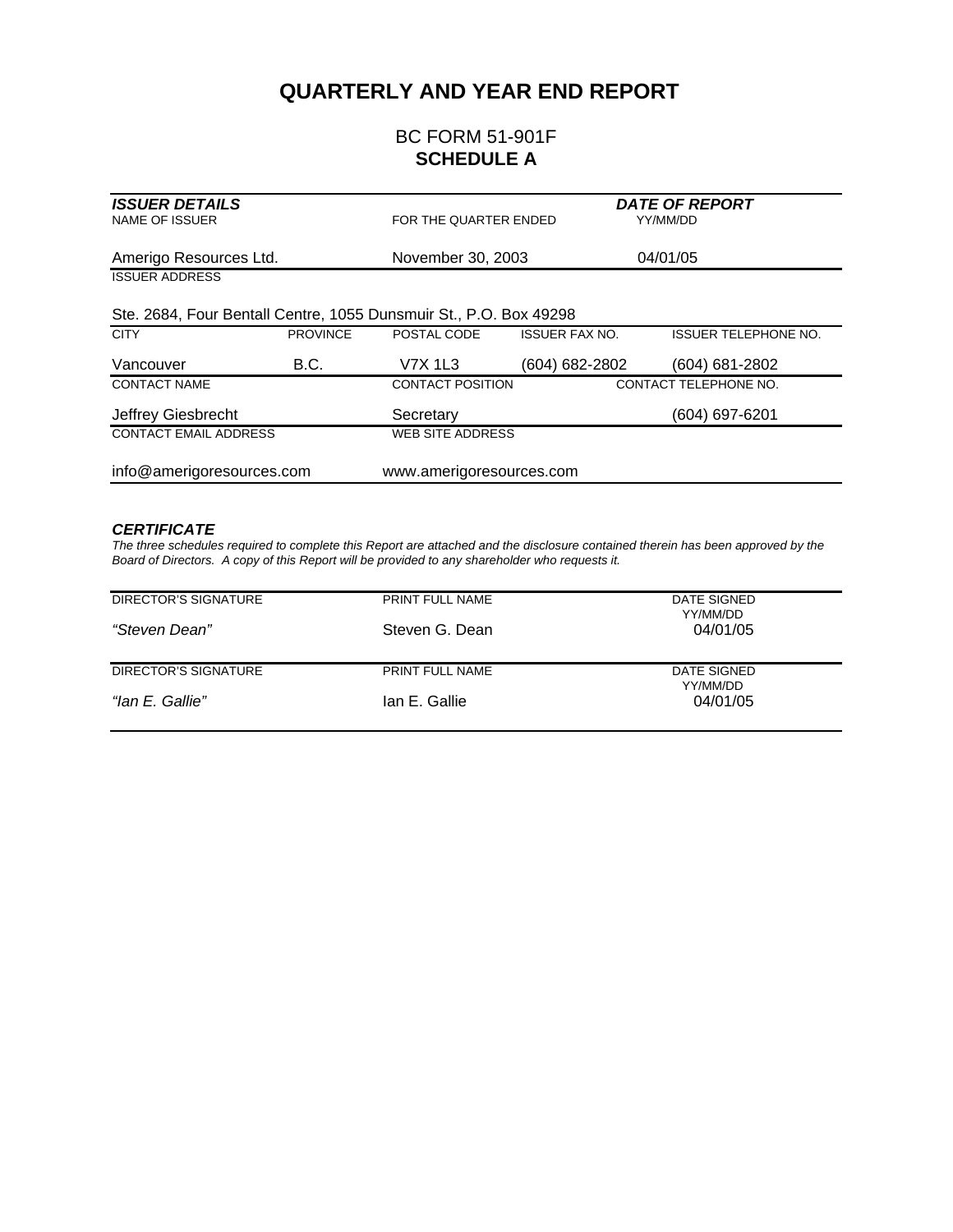Consolidated Financial Statements (Unaudited) **November 30, 2003** (expressed in U.S. dollars)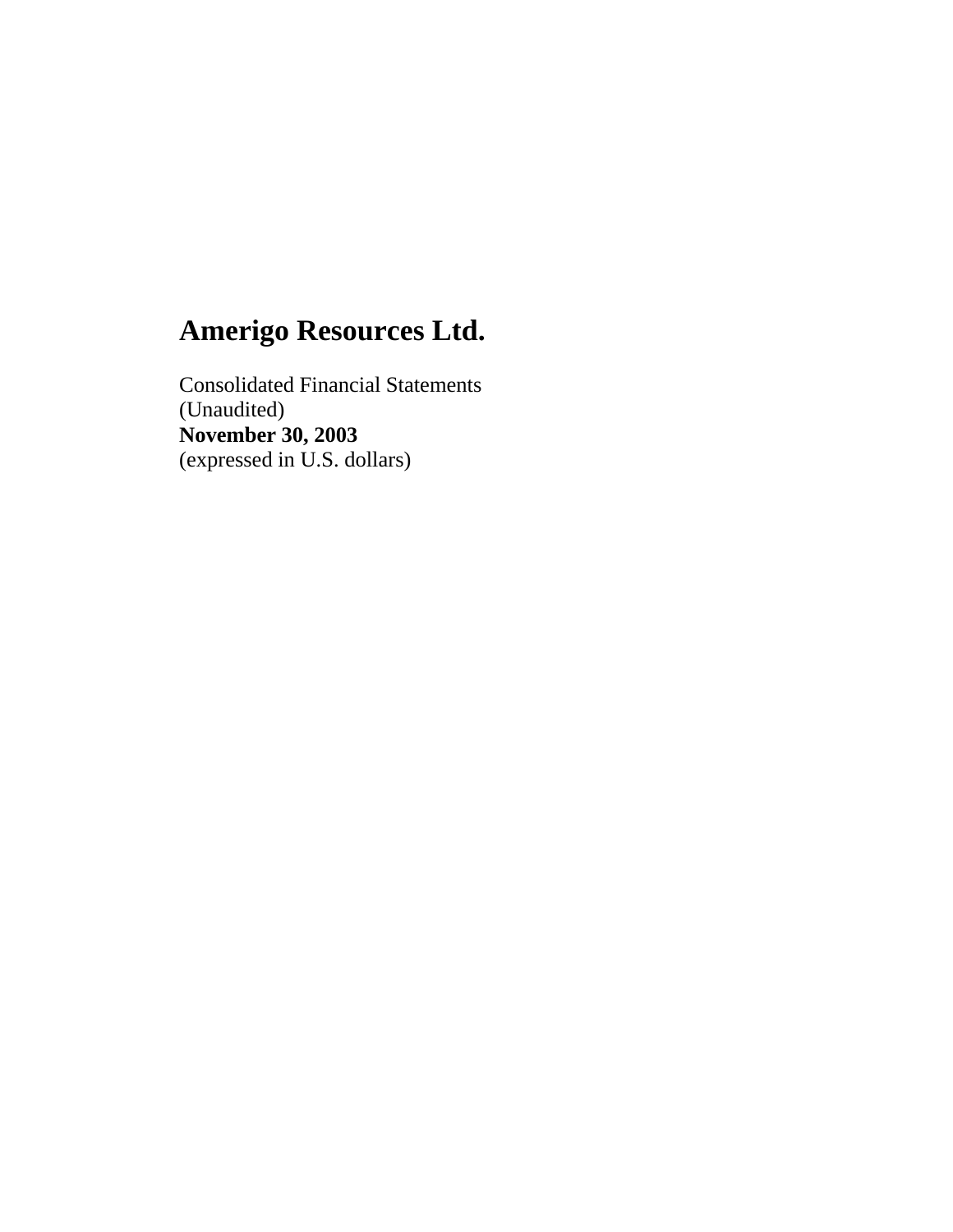Consolidated Balance Sheet

#### (expressed in U.S. dollars)

|                                                                                                                               | <b>November</b><br>30.<br>2003<br>(Unaudited) | February 28,<br>2003<br>\$ |
|-------------------------------------------------------------------------------------------------------------------------------|-----------------------------------------------|----------------------------|
| <b>Assets</b>                                                                                                                 |                                               |                            |
| <b>Current assets</b><br>Cash and cash equivalents<br>Accounts receivable<br>Prepaid expenses<br>Plant supplies and inventory | 3,344,515<br>1,395,074<br>23,661<br>844,677   | 91,654<br>13,049<br>3,490  |
|                                                                                                                               | 5,607,927                                     | 108,193                    |
| <b>Deferred charges</b>                                                                                                       | 33,120                                        |                            |
| Mineral property, plant and equipment - net                                                                                   | 23,175,043                                    | 254,498                    |
| <b>Future income tax</b>                                                                                                      | 1,348,315                                     |                            |
|                                                                                                                               | 30,164,405                                    | 362,691                    |
| <b>Liabilities</b>                                                                                                            |                                               |                            |
| <b>Current liabilities</b><br>Accounts payable                                                                                | 1,667,548                                     | 16,546                     |
| Notes payable                                                                                                                 | 3,400,000                                     |                            |
| Enami loan                                                                                                                    | 1,895,381                                     |                            |
| El Teniente royalty payable                                                                                                   | 320,070                                       |                            |
| Other payables                                                                                                                | 513,467                                       |                            |
| <b>Minority interest</b>                                                                                                      | 1,000                                         |                            |
|                                                                                                                               | 7,797,466                                     | 16,546                     |
| <b>Shareholders' Equity</b>                                                                                                   |                                               |                            |
| <b>Capital stock</b>                                                                                                          | 24,010,506                                    | 3,390,897                  |
| <b>Contributed surplus</b>                                                                                                    | 1,747                                         | 1,747                      |
| <b>Deficit</b>                                                                                                                | (1,538,107)                                   | (3,046,499)                |
| <b>Cumulative translation adjustment</b>                                                                                      | (107, 206)                                    |                            |
|                                                                                                                               | 22,366,940                                    | 346,145                    |
|                                                                                                                               | 30,164,405                                    | 362,691                    |

### **Approved by the Board of Directors**

"Steven G. Dean" Director "Ian Gallie"

\_\_\_\_\_\_\_\_\_\_\_\_\_\_\_\_\_\_\_\_\_\_\_\_\_\_\_\_\_\_\_\_\_\_\_ Director \_\_\_\_\_\_\_\_\_\_\_\_\_\_\_\_\_\_\_\_\_\_\_\_\_\_\_\_\_\_\_\_\_\_\_ Director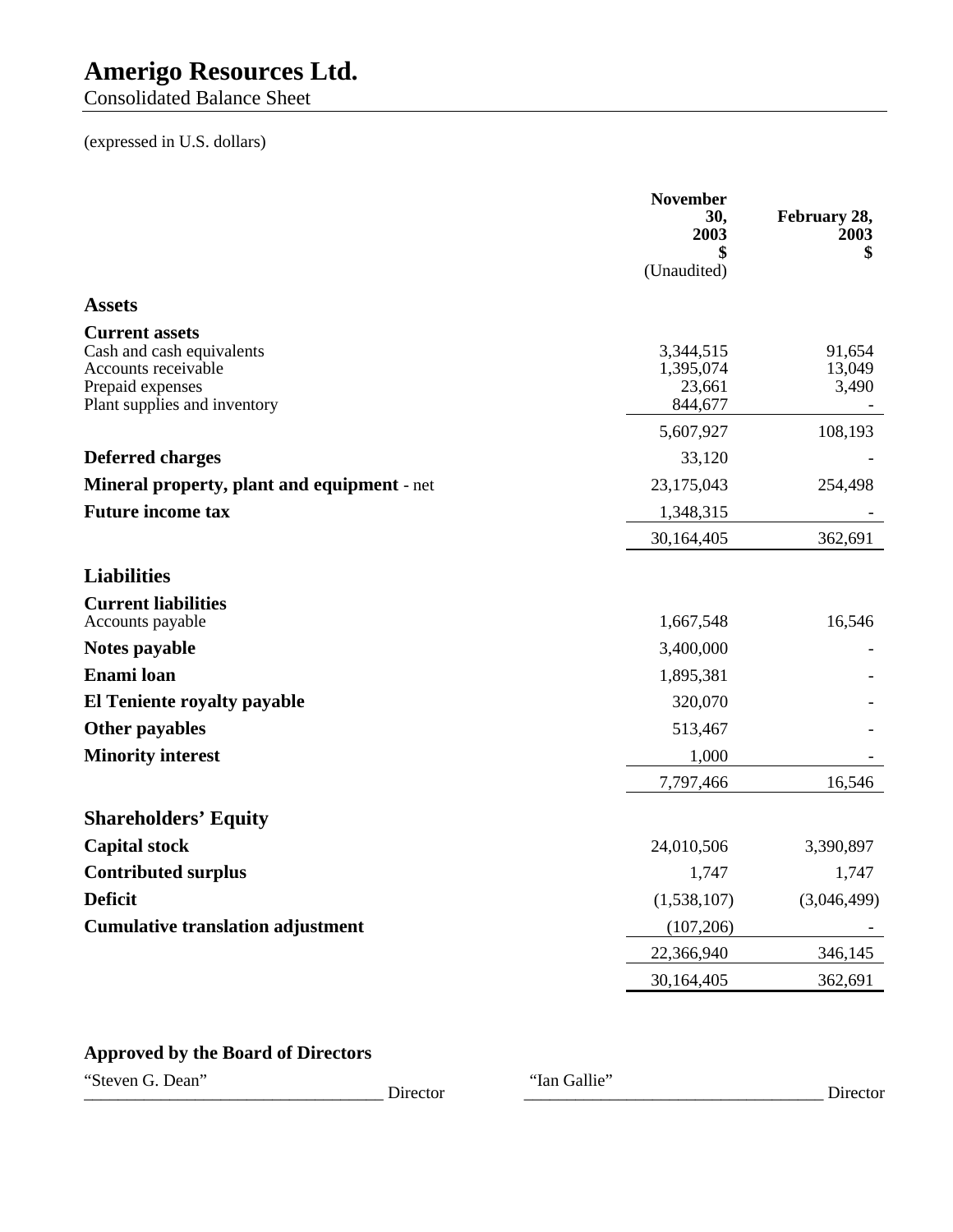Consolidated Statement of Operations and Retained Earnings

#### (expressed in U.S. dollars)

|                                                       | Three months ended November 30, |              | Nine months ended November, |                 |  |
|-------------------------------------------------------|---------------------------------|--------------|-----------------------------|-----------------|--|
|                                                       | 2003                            | 2002         | 2003                        | <b>2002</b>     |  |
|                                                       |                                 |              |                             |                 |  |
|                                                       | (Unaudited)                     | (Unaudited)  | (Unaudited)                 | (Unaudited)     |  |
| <b>Revenue</b>                                        | 5,869,049                       | 68,335       | 9,405,260                   | 68,335          |  |
| Costs                                                 |                                 |              |                             |                 |  |
| Production costs                                      | 1,984,545                       |              | 3,592,584                   |                 |  |
| Smelter refinery and other charges                    | 1,280,211                       |              | 2,191,849                   |                 |  |
| Maintenance and services                              | 598,222                         |              | 970,306                     |                 |  |
| Depreciation and amortization                         | 166.469                         |              | 315,827                     |                 |  |
| El Teniente royalty                                   | 319,593                         |              |                             |                 |  |
| Administration                                        | 224,666                         |              | 335,417                     |                 |  |
| Transportation                                        | 130,383                         |              | 215,119                     |                 |  |
| <b>Cost of sales</b>                                  | 4,704,089                       |              | 7,621,102                   |                 |  |
| <b>Operating profit</b>                               | 1,164,960                       | 68,335       | 1,784,158                   | 68,335          |  |
| Other income and expenses                             |                                 |              |                             |                 |  |
| Professional fees                                     | 41,833                          | 8,580        | 100,378                     | 24,496          |  |
| Interest expense                                      | 70,649                          |              | 112,115                     |                 |  |
| Management fees                                       | 45,150                          | 7,330        | 76,418                      | 25,803          |  |
| Office expense                                        | 41,805                          | 2,816        | 56,130                      | 10,470          |  |
| Shareholder and investor                              |                                 |              |                             |                 |  |
| information                                           | 4,550                           | 142          | 11,346                      | 2,758           |  |
| General prospecting<br>Transfer agent and filing fees | 5,208                           | 280<br>1,180 | 21,621                      | 18,464          |  |
| Interest income                                       | (52, 646)                       | (307)        | (65, 334)                   | 14,161<br>(567) |  |
| Foreign exchange gain                                 | (115,671)                       | 393          | (189, 377)                  | 335             |  |
|                                                       | 40,879                          | 20,414       | 123,337                     | 95,920          |  |
|                                                       |                                 |              |                             |                 |  |
| <b>Earnings (loss) before</b>                         |                                 |              |                             |                 |  |
| minority interest                                     | 1,124,081                       | 47,921       | 1,660,821                   | (27, 585)       |  |
| <b>Minority interest</b>                              | 106,992                         |              | 152,429                     |                 |  |
| Net earnings (loss) for the                           |                                 |              |                             |                 |  |
| period                                                | 1,017,089                       | 47,921       | 1,508,392                   | (27, 585)       |  |
| Deficit - Beginning of period                         | (2,555,196)                     | (3,059,670)  | (3,046,499)                 | (2,984,164)     |  |
| Deficit - End period                                  | (1,538,107)                     | (3,011,749)  | (1,538,107)                 | (3,011,749)     |  |
| Weighted average number of<br>shares outstanding      | 57,220,139                      | 4,139,055    | 35,863,905                  | 5,623,819       |  |
| Earnings (loss) per share                             |                                 |              |                             |                 |  |
| <b>Basic</b><br>Diluted                               | 0.0177<br>0.0120                | 0.01<br>0.01 | 0.0420<br>0.0147            |                 |  |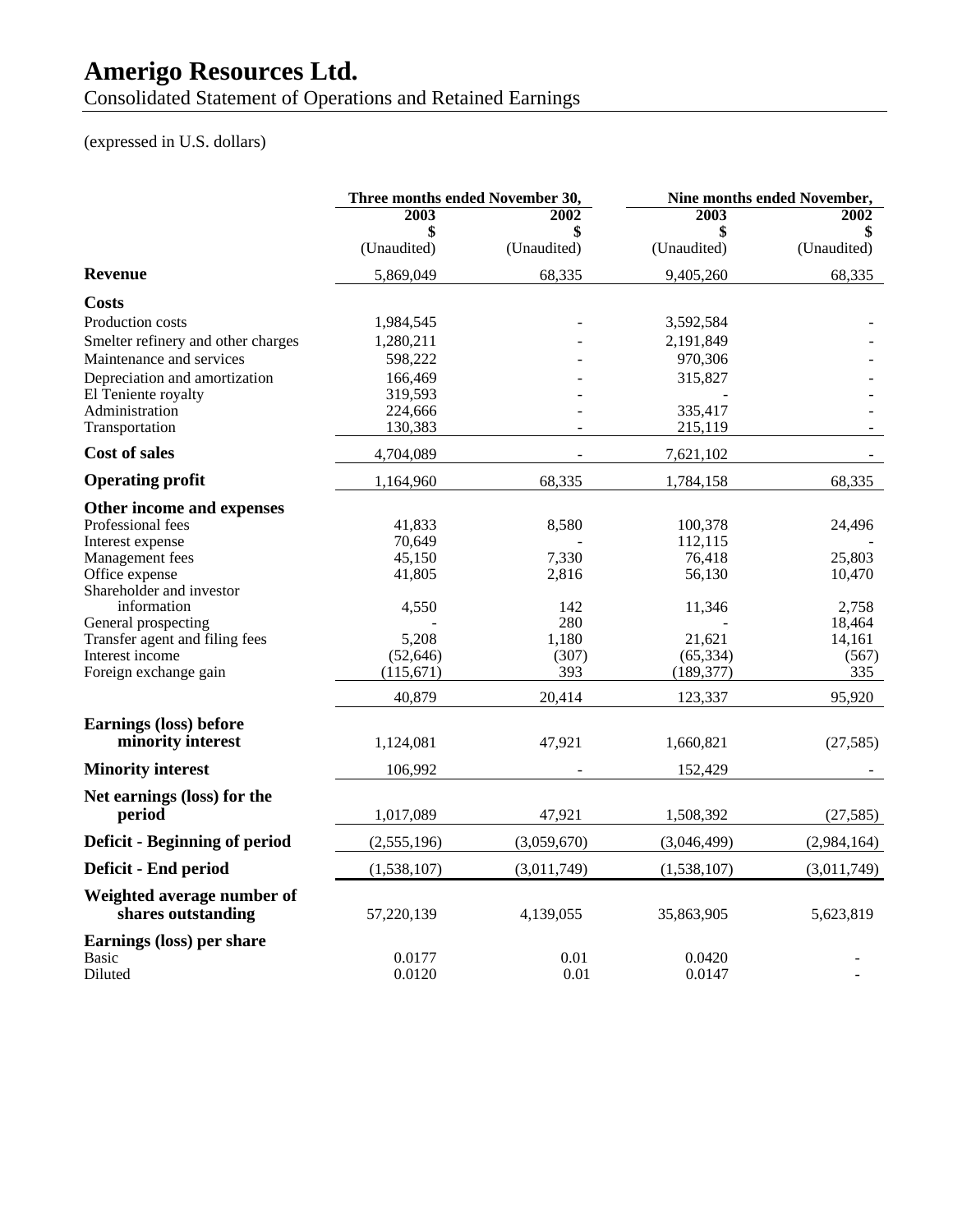Consolidated Statement of Cash Flows

### (expressed in U.S. dollars)

|                                                                                                                                                        | Three months ended November 30,  |                                  | Nine months ended November,            |                           |
|--------------------------------------------------------------------------------------------------------------------------------------------------------|----------------------------------|----------------------------------|----------------------------------------|---------------------------|
|                                                                                                                                                        | 2003<br>\$<br>(Unaudited)        | <b>2002</b><br>\$<br>(Unaudited) | 2003<br>\$<br>(Unaudited)              | 2002<br>\$<br>(Unaudited) |
| <b>Cash flows from operating activities</b><br>Net earnings (loss) for the period<br>Items not affecting cash - Depreciation                           | 1,017,089                        | 47,921                           | 1,508,392                              | (27, 585)                 |
| and amortization                                                                                                                                       | 166,469                          |                                  | 315,827                                |                           |
| Changes in non-cash working capital - net of<br>effects of acquisition of subsidiary                                                                   | 1,183,558                        | 47,921                           | 1,824,219                              | (27, 585)                 |
| Accounts receivable<br>Share subscriptions received in<br>advance                                                                                      | (160, 131)                       | 22,636                           | (905, 853)                             | (572)<br>(57, 501)        |
| Prepaid expenses<br>Plant, supplies and inventory<br>Accounts payable                                                                                  | 34,399<br>341,247<br>(1,864,992) | (2,200)<br>(5,801)               | 6,958<br>(296, 838)<br>(448, 381)      | (2,198)<br>(36,299)       |
| Due to related parties                                                                                                                                 |                                  |                                  |                                        |                           |
| Net cash used in operating activities                                                                                                                  | (465, 919)                       | 62,556                           | 180,105                                | (124, 155)                |
| <b>Cash flows from investing activities</b><br>Acquisition of subsidiary - net of \$31,083 cash<br>acquired<br>Purchase of mineral property, plant and |                                  |                                  | (428,770)                              |                           |
| equipment                                                                                                                                              | (73, 547)                        | (100, 875)                       | (148, 162)                             | (112,577)                 |
| Net cash used in investing activities                                                                                                                  | (73, 547)                        | (100, 875)                       | (576, 932)                             | (112, 577)                |
| <b>Cash flows from financing activities</b><br>Repayment of Enami loan<br>Repayment of former owner loans<br>Deferred charges                          | (464,984)                        |                                  | (557, 841)<br>(16,600,000)<br>(37,500) |                           |
| Issuance of shares for cash - net of share issue<br>costs<br>El Teniente Royalty<br>Other payables                                                     | 748,105<br>320,070<br>142,607    | 24,597                           | 20,610,826<br>320,070<br>193,939       | 353,709                   |
| Net cash provided by financing activities                                                                                                              | 745,798                          | 24,597                           | 3,929,494                              | 353,709                   |
| <b>Cumulative translation adjustment</b>                                                                                                               | 161,990                          | (6,570)                          | (279, 806)                             | 3,331                     |
| Net increase in cash and cash<br>equivalents                                                                                                           | 368,322                          | (20,292)                         | 3,252,861                              | 120,308                   |
| <b>Cash and cash equivalents - Beginning</b><br>of period                                                                                              | 2,976,193                        | 143,084                          | 91,654                                 | 2,483                     |
| Cash and cash equivalents - End of<br>period                                                                                                           | 3,344,515                        | 122,792                          | 3,344,515                              | 122,792                   |
| <b>Non-cash transactions</b><br>Issuance of shares for mineral properties<br>Mineral properties for minority interest<br>Note payable on acquisition   |                                  |                                  | 8,783<br>1,000<br>1,854,589            |                           |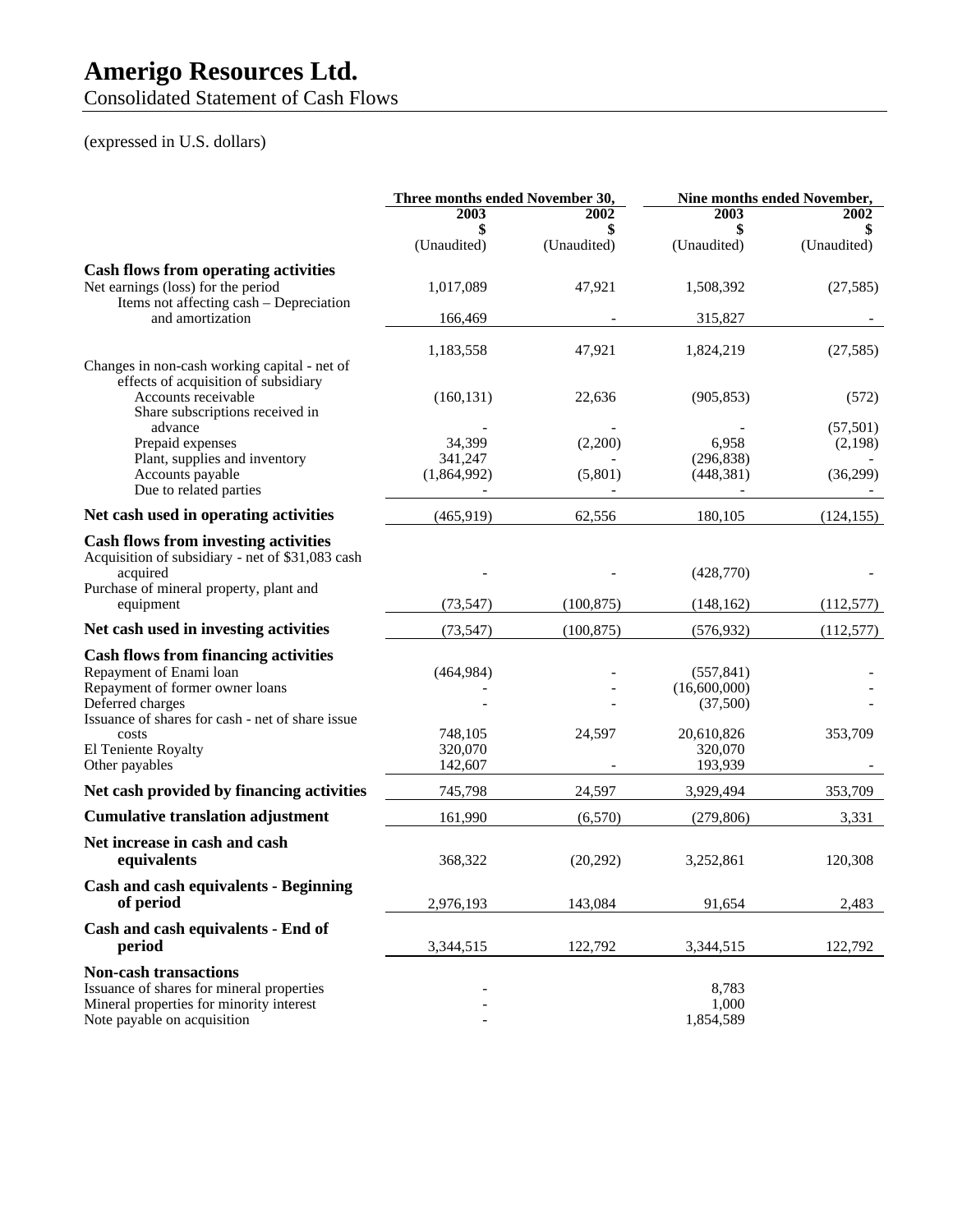#### **1 Acquisition of Minera Valle Central S.A.**

On July 3, 2003, the company executed an agreement to acquire all of the issued and outstanding shares of Minera Valle Central S.A. (MVC). MVC is a Chilean copper producer and has a contract with Chile's state owned copper producer Corporacion Nacional del Cobre de Chile (Codelco) through 2021 to process the tailings from the El Teniente mine in Chile.

Consideration for this acquisition was \$1,854,589 and the assumption of loans of \$18,145,411 due to former shareholders, of which \$16,600,000 was repaid at the time of the acquisition. The remaining loan balance of \$1,545,411 together with the acquisition price, totalling \$3,400,000 will be paid in cash or shares of the company, in three years if the average copper price is over \$0.82 per pound. Payment in cash or shares of the Company (at a price based on the then current market price) is at the option of the company. However, if the company elects to pay in shares, the vendor has the right to either receive the payment in shares or receive payment in cash within two years counted from the end of the three-year period plus interest at an annual rate of 5%. If the copper price is below \$0.82 per pound, the payment period will be extended to five years. Payment will be made in cash only plus interest at an annual rate of 5%.

This acquisition has been accounted for using the purchase method and results of operations have been consolidated since the date of acquisition. The following table summarizes the purchase price allocation based on preliminary estimates of the fair values of the assets acquired and liabilities assumed; appraisals and valuations are being conducted and final allocation will be made upon completion.

**\$**

| Net assets acquired           |                |
|-------------------------------|----------------|
| Cash                          | 31,083         |
| Accounts receivable           | 476,173        |
| Inventory                     | 547,839        |
| Other assets                  | 248,530        |
| Property, plant and equipment | 14,080,035     |
| Future income tax assets      | 2,259,547      |
| Contractual right             | 8,548,250      |
| Total assets                  | 26, 191, 457   |
| <b>Liabilities assumed</b>    |                |
| Loan from former shareholders | (18, 145, 411) |
| Enami loan                    | (2,453,222)    |
| Accounts payable              | (1,314,703)    |
| Accrued liabilities           | (784, 678)     |
| Future income tax liabilities | (1,063,815)    |
| Total liabilities             | 23,761,829     |
| Net assets                    | 2,429,628      |
|                               |                |